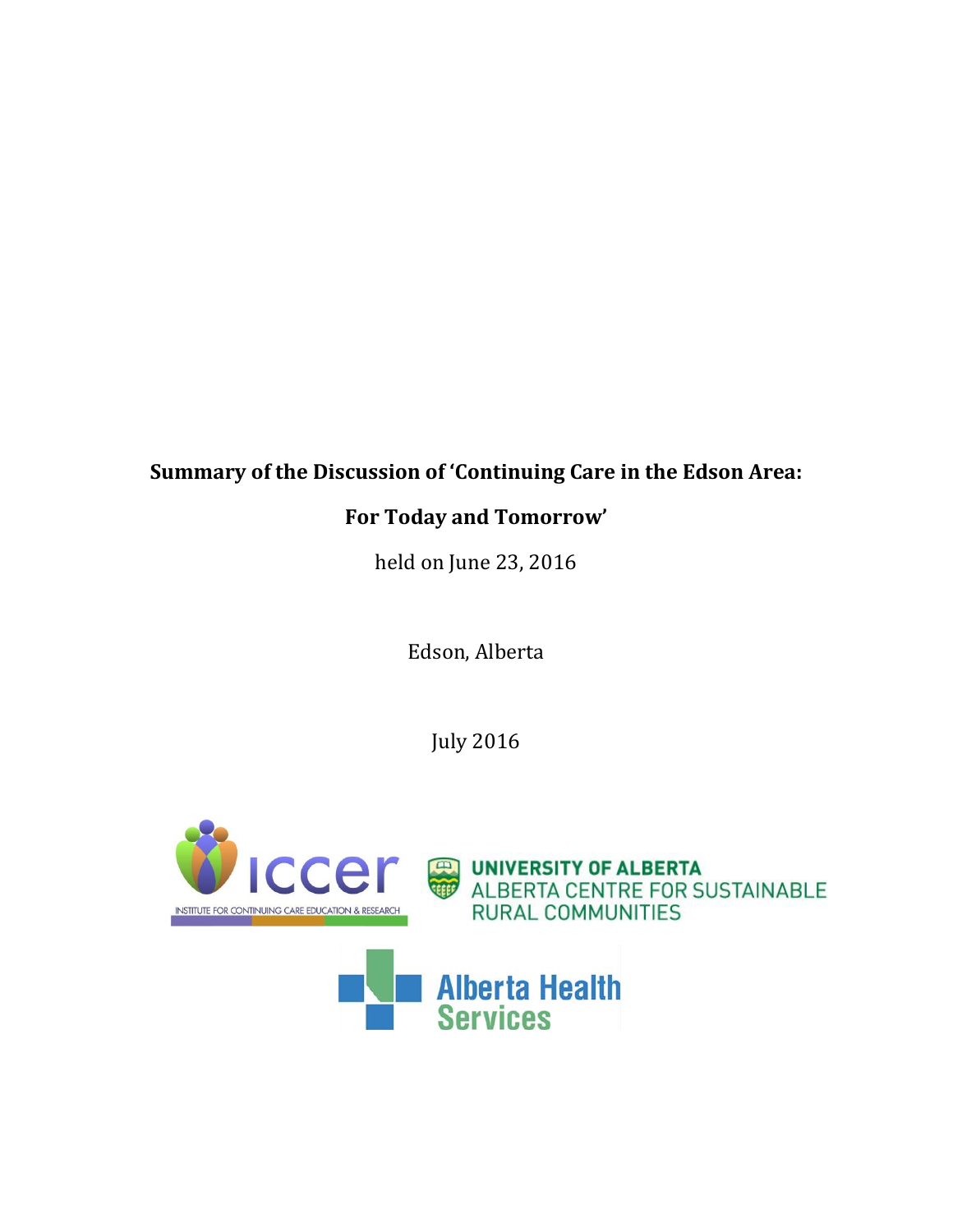# **Contents**

| Round 1-a) What CC is available here? What services, programs, and      |
|-------------------------------------------------------------------------|
|                                                                         |
| Round 3 - d) What are the gaps, issues, barriers, and realities for CC  |
| Round 4 - e) How can the post-secondary institutions contribute to      |
| f) What research or innovative initiatives could support best practices |
|                                                                         |
|                                                                         |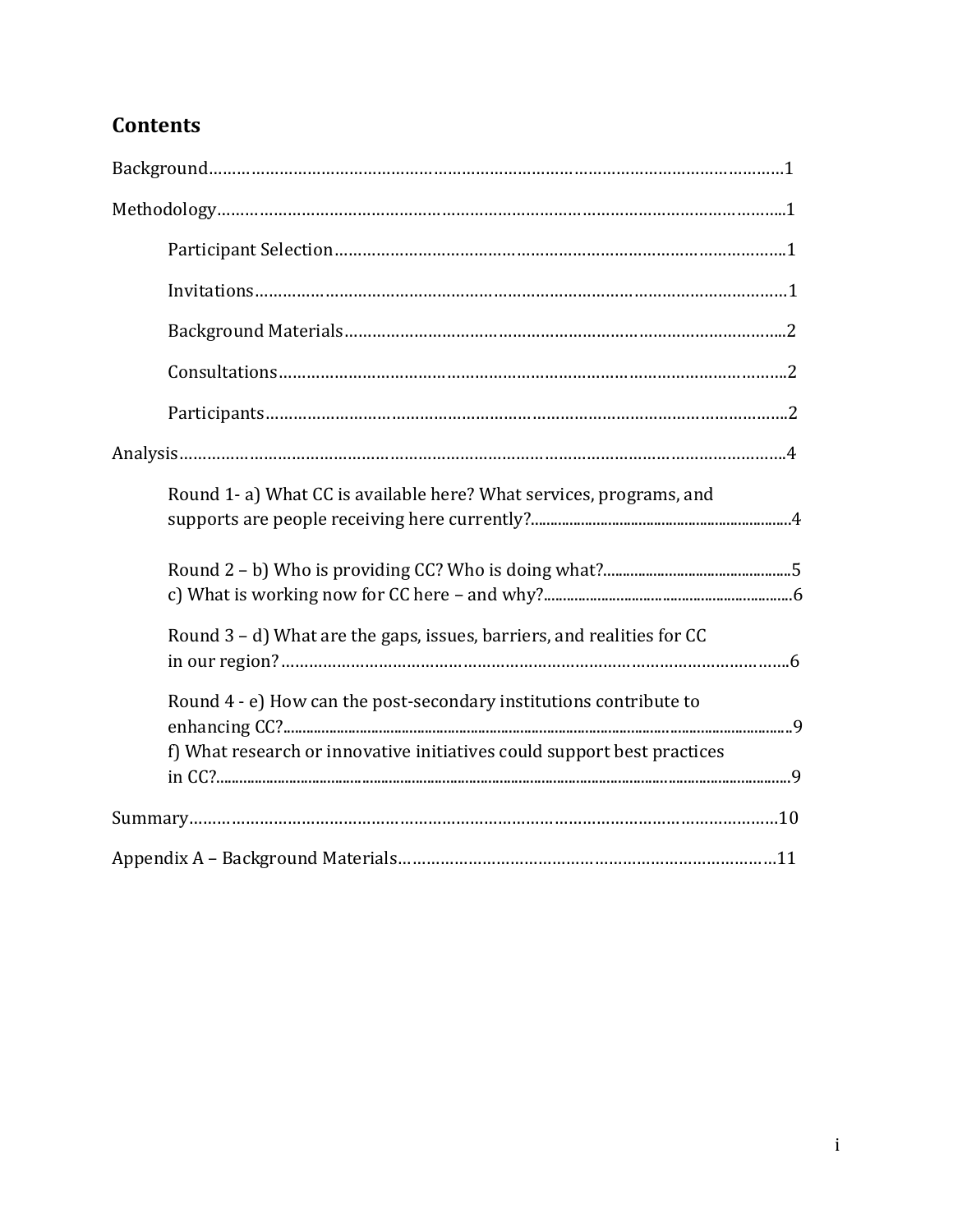# **Background**

On June 23, 2016, a community consultation event was held in Edson, Alberta at the Senior's Drop-In Centre Pioneer Cabin. The event was hosted by the Institute for Continuing Care Education and Research (ICCER), the Alberta Centre for Sustainable Rural Communities (ACSRC), and Alberta Health Services (AHS). It brought together residents of Edson, Evansburg, Jasper, Hinton, Grande Cache, Whitecourt, Fox Creek, Drayton Valley and neighbouring communities to discuss issues related to continuing care in these areas. The conversations also included discussion of how post-secondary institutions can contribute to continuing care through innovative programs and research.

The following document provides a summary of the day.

# **Methodology**

A planning committee was formed with two representatives from ICCER, one from ACSRC, and five from AHS in February 2016. The date of the event was established for June 23, 2016.

### **Participant Selection**

At the initial meeting, the planning committee established that residents of Edson, Evansburg, Jasper, Hinton, Grande Cache, Whitecourt, Fox Creek, Drayton Valley, and neighbouring communities would be invited to the event. The invitation list included representatives from provider and community organizations, post-secondary institutions, and interested citizens.

The AHS planning committee members assisted in developing the distribution list based on their own contacts and knowledge of local community organizations and citizens. ICCER contacted its members from the University of Alberta and NorQuest College.

### **Invitations**

In May 2016, approximately 75 invitations were sent via email to the contact list established by the planning committee. Additional invitees were added to the distribution list by the committee following the initial invitation. Reminder emails were also sent to the participants before the event.

In the weeks leading up to the event, members of the planning committee contacted those who had not yet registered by telephone and email to confirm whether or not they would be attending.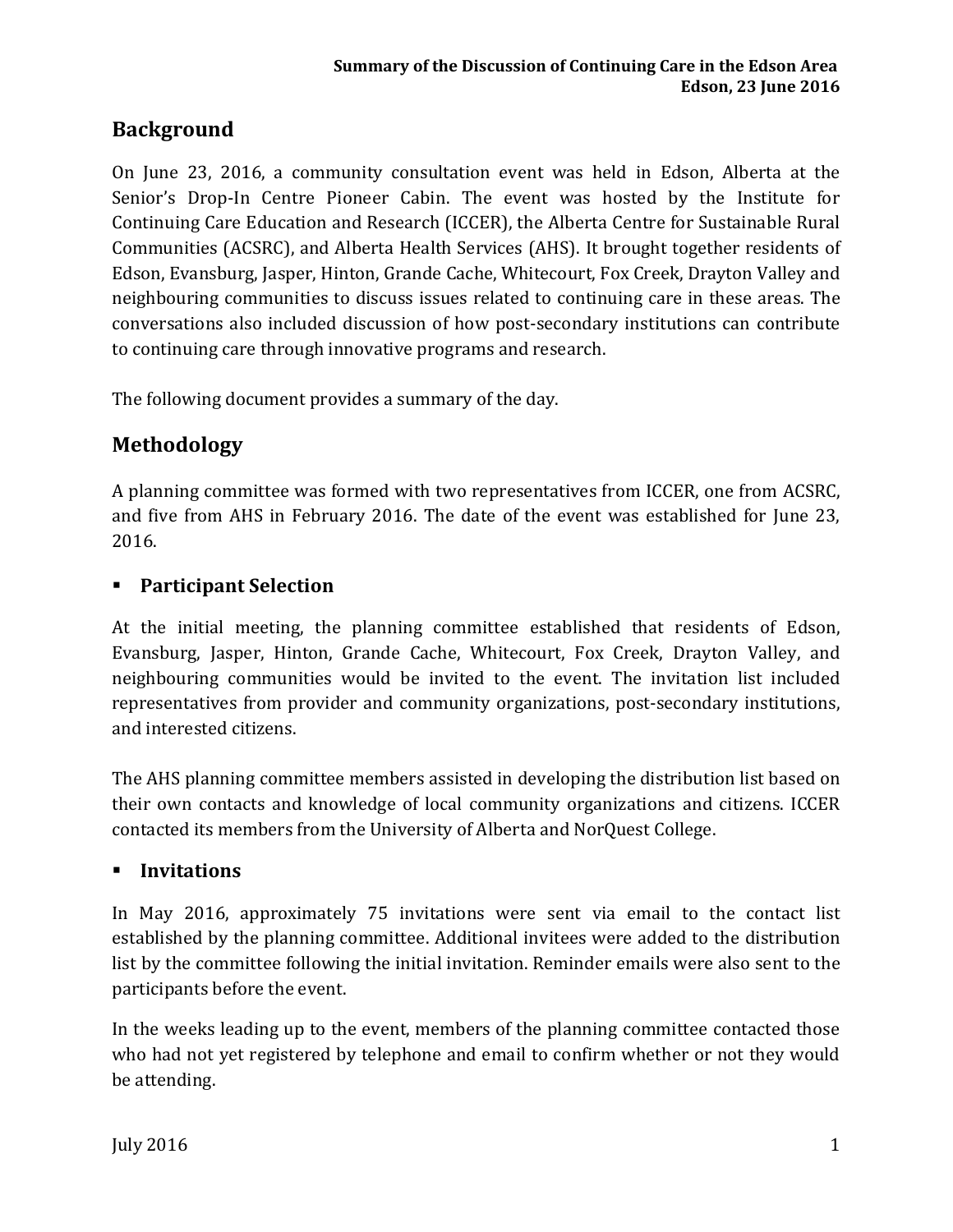# **Background Materials**

Prior to the event, participants were given access to a background document that included a list of relevant documents on continuing care to help with the discussion (http://iccer.ca/pdf/edson/BackgroundDoc\_Edson\_6jun16\_rev.pdf). The document list can be found in Appendix A.

### **Consultations**

Using a café conversation technique, the discussion focused on six questions grouped into four rounds:

Round 1 – a) What continuing care (CC) is available here? What services, programs, and supports are people receiving here currently?

Round 2 – b) Who is providing CC? Who is doing what? c) What is working now for CC here – and why?

Round 3 – d) What are the gaps, issues, barriers, and realities for CC in our region?

Round  $4 - e$ ) How can the post-secondary institutions contribute to enhancing CC?

f) What research or innovative initiatives could support best practices in CC?

The participants were randomly seated at one of five tables for the first round. Each table had an assigned table host who remained static. After each round of discussion, participants were asked to move to a new table to converse with a different group of people. Each round lasted about 45 minutes, followed by a short group discussion facilitated by Sandra Woodhead Lyons (ICCER), Lars Hallstrom (ACSRC), and Emily Dymchuk (ICCER). The key points were recorded during each group discussion.

### **Participants**

#### **Planning Committee:**

| <b>Name</b>           | <b>Organization</b>                                  |  |
|-----------------------|------------------------------------------------------|--|
| Lars Hallstrom        | Alberta Centre for Sustainable Rural Communities     |  |
| Sandra Woodhead Lyons | Institute for Continuing Care Education and Research |  |
| Emily Dymchuk         | Institute for Continuing Care Education and Research |  |
| Terri Woytkiw         | Alberta Health Services                              |  |
| Lori Swanson          | Alberta Health Services                              |  |
| Kate Butler           | Alberta Health Services                              |  |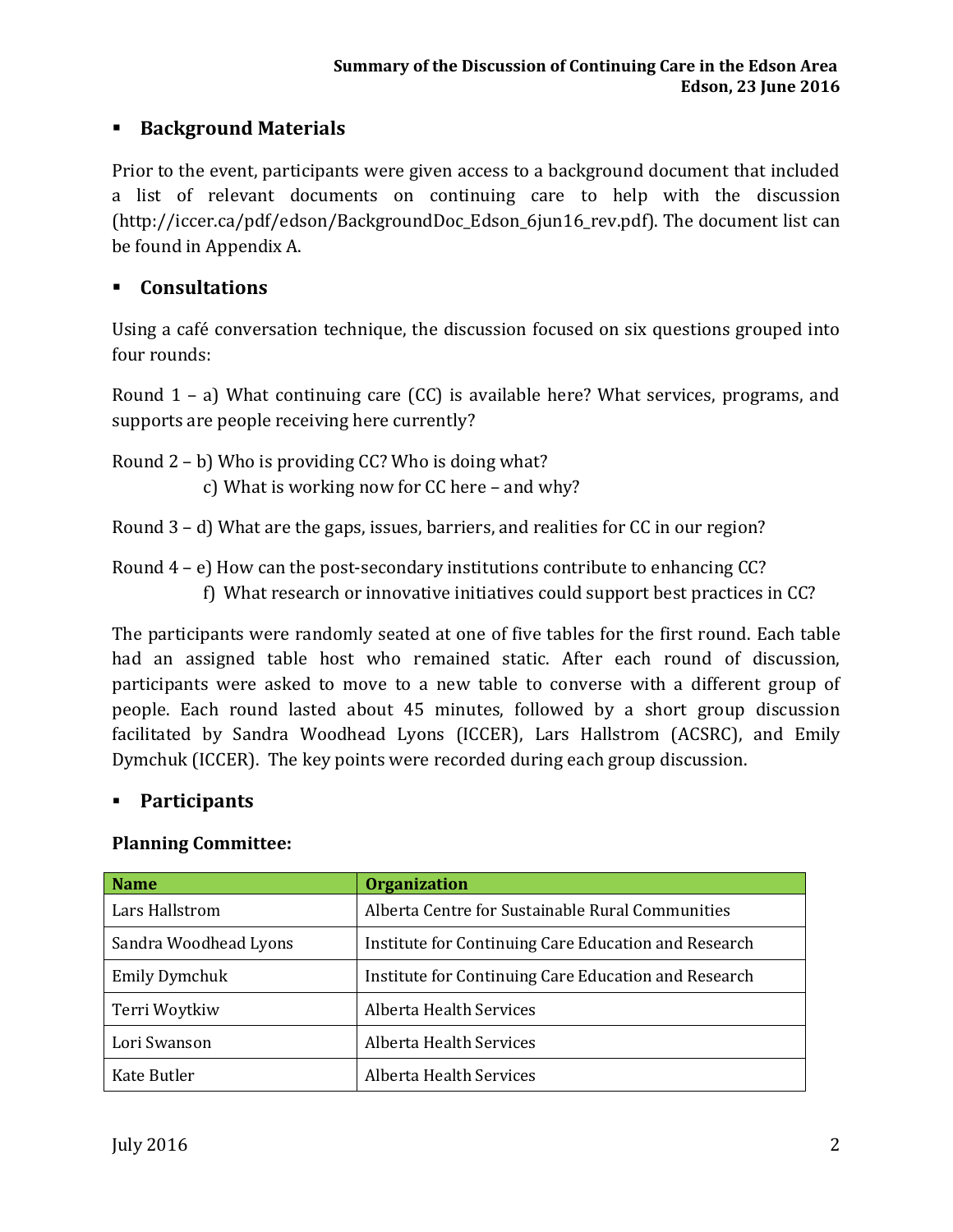#### **Summary of the Discussion of Continuing Care in the Edson Area Edson, 23 June 2016**

| <b>Name</b>    | <b>Organization</b>     |
|----------------|-------------------------|
| Lorna Chisholm | Alberta Health Services |
| Tracey Correia | Alberta Health Services |

# **Facilitators:**

| <b>Name</b>           | <b>Organization</b>                                  |
|-----------------------|------------------------------------------------------|
| Lars Hallstrom        | Alberta Centre for Sustainable Rural Communities     |
| Sandra Woodhead Lyons | Institute for Continuing Care Education and Research |
| Emily Dymchuk         | Institute for Continuing Care Education and Research |

### **Table Hosts:**

| <b>Name</b>           | <b>Organization</b>           |
|-----------------------|-------------------------------|
| <b>Tracey Correia</b> | Alberta Health Services       |
| Craig Hart            | NorQuest College              |
| Tara Hetherington     | <b>Good Samaritan Society</b> |
| Lori Swanson          | Alberta Health Services       |
| Terri Woytkiw         | Alberta Health Services       |

# **Participants:**

| <b>Organization</b>                                      | <b>Number of Participants</b> |
|----------------------------------------------------------|-------------------------------|
| Alberta Health Services (not including the table hosts)  | 3                             |
| <b>Community Care Foundation</b>                         | 4                             |
| <b>Evergreens Foundation</b>                             | 8                             |
| FCSS (Edson, Fox Creek, Grande Cache, Yellowhead County) | 5                             |
| Home Care (Edson, Whitecourt)                            | 2                             |
| Lac Ste. Anne Foundation                                 | 1                             |
| 0ther                                                    | 9                             |
| Town of Edson                                            | 1                             |
| Town of Grande Cache                                     | 1                             |
| Town of Hinton                                           |                               |
| <b>Yellowhead County</b>                                 |                               |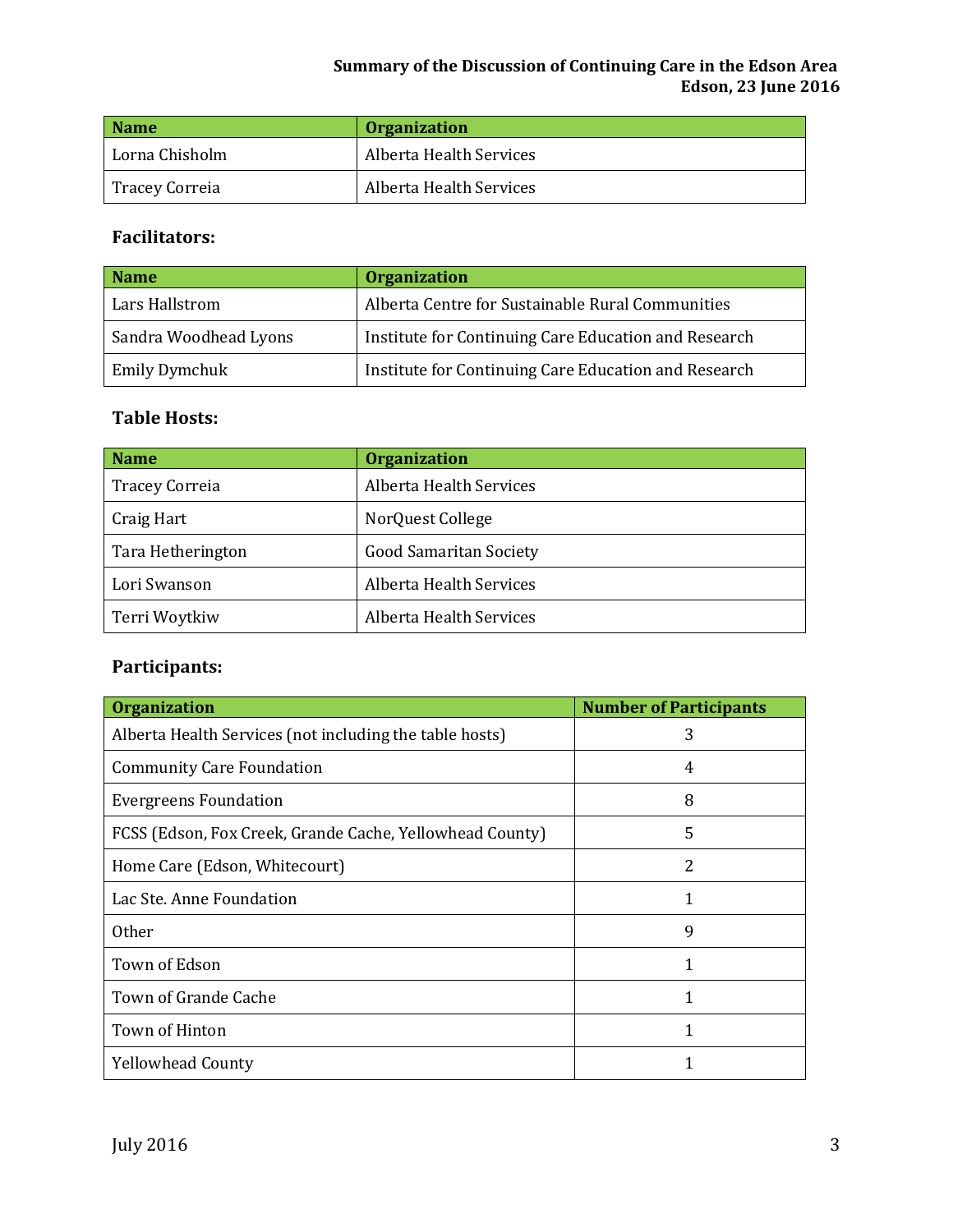# **Analysis**

The current programs and provider options in these communities can be categorized as social programs, facility programs, home care programs, and health care availability. The participants from Edson and surrounding areas identified strengths in their communities, including various social programs, Home Care and Lodges; however, there are also limitations associated with living in rural areas. Participants identified the lack of longterm care beds and specialized services as major challenges in their communities.

 **Round 1 – a) What CC is available here? What services, programs, and supports are people receiving here currently?**

| <b>Social Programs</b>                                                                                           | <b>Facility Programs</b>                                                                                                      | <b>Home Care Programs</b>                                                          | <b>Health Care</b><br><b>Availability</b>                     |
|------------------------------------------------------------------------------------------------------------------|-------------------------------------------------------------------------------------------------------------------------------|------------------------------------------------------------------------------------|---------------------------------------------------------------|
| Reflections - includes<br>Day Programs for<br>those with brain<br>injury.<br><b>Whitecourt Seniors</b><br>Circle | Edson:<br><b>Parkland Senior</b><br>$\bullet$<br>Citizens Lodge<br>(Evergreens<br>Foundation)<br>LTC in hospital<br>$\bullet$ | Home Care and Home<br>Support services are<br>available.                           | Hospitals-services<br>include Palliative Care,<br>OT, and PT. |
| <b>Meals on Wheels</b><br>available but<br>underutilized.                                                        | Whitecourt:<br>Spruceview<br>Senior's Lodge                                                                                   | <b>Seniors Apartments:</b><br>Heatherwood<br>$\bullet$<br>Manor & Heritage         | <b>EMS</b>                                                    |
| <b>Good Samaritan</b><br>Telecare (formerly<br>LifeLine)                                                         | (Lac Ste. Anne<br>Foundation)                                                                                                 | Court (55 units) in<br>Edson<br><b>Heart River</b><br>$\bullet$<br>Housing Iosegun | <b>Primary Care</b><br><b>Networks</b>                        |
| <b>Community Care</b><br>Foundation of Edson &<br>District                                                       | Jasper:<br>Alpine Summit<br>$\bullet$<br>Senior's Lodge                                                                       | Manor - Fox Creek<br>Lion's Sunset<br>$\bullet$<br>Manor (32 units)                | Pharmacies                                                    |
| Snow shoveling<br>services                                                                                       | (Evergreens<br>Foundation)<br>Home Care                                                                                       | in Hinton<br>Pine Grove Manor<br>$\bullet$<br>(32 units) in Jasper                 |                                                               |
| <b>FCSS</b>                                                                                                      | Hinton:<br>Pine Valley<br>$\bullet$                                                                                           | Woodland Villa (16<br>$\bullet$<br>units) in                                       | <b>Medical Centres</b>                                        |
| <b>Seniors</b><br><b>Transportation Society</b><br>Edson; West End Bus<br>Program; Taxi Pass<br>Program          | Senior's Lodge<br>(Evergreens<br>Foundation)<br><b>Supportive Living</b><br>$\bullet$<br>(Good Sam)                           | Whitecourt<br>Pembina Pioneer<br>$\bullet$<br>Haven (14 units) in<br>Evansburg     | Geriatric Clinic in<br>Mayerthorpe                            |
| <b>Income Tax Support</b><br>Programs                                                                            |                                                                                                                               |                                                                                    | Gerontologist visits<br>lodge in Whitecourt                   |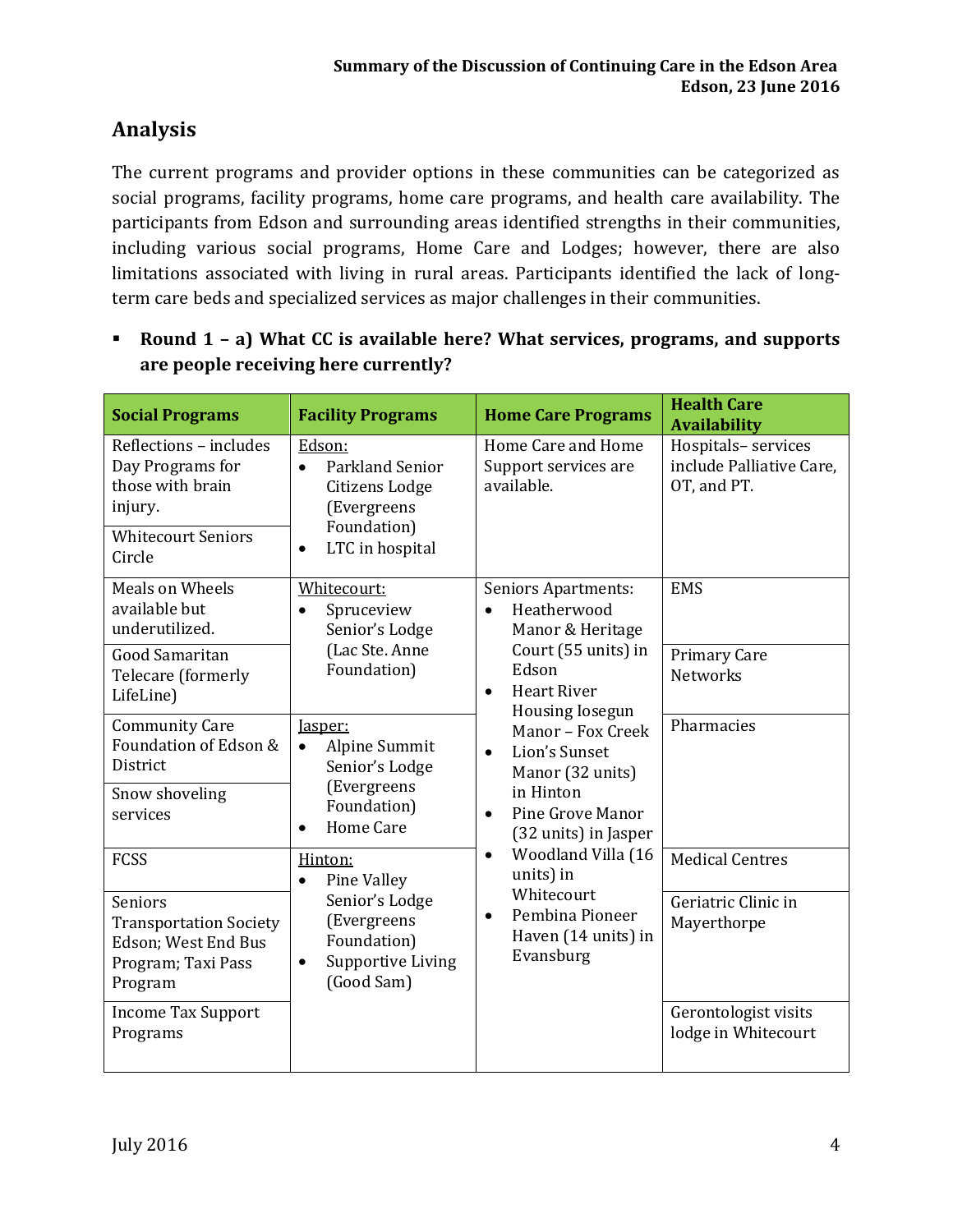| <b>Social Programs</b>                                                   | <b>Facility Programs</b>                                                                              | <b>Home Care Programs</b> | <b>Health Care</b><br><b>Availability</b> |
|--------------------------------------------------------------------------|-------------------------------------------------------------------------------------------------------|---------------------------|-------------------------------------------|
| Golden Age Club in<br><b>Grande Cache</b>                                |                                                                                                       |                           | Chronic Care Nurse in<br>Grande Cache     |
| Alberta Mental Health<br><b>Board Help Line</b><br><b>Group Homes</b>    | Grande Cache:<br><b>Whispering Pines</b><br>$\bullet$<br>Senior's Lodge<br>(Evergreens<br>Foundation) |                           |                                           |
| Edson Seniors' Drop In<br><b>Centre Pioneer Cabin</b>                    | Evansburg:<br><b>Sunshine Place</b><br>$\bullet$<br>Senior's Lodge<br>(Evergreens                     |                           |                                           |
| Doo Drop-In Seniors'<br>Centre in Hinton                                 | Foundation)<br><b>Supportive Living</b><br>$\bullet$<br>& LTC (Good Sam)                              |                           |                                           |
| <b>Adult Day Support</b><br>Programs                                     | Evergreens<br>$\bullet$<br>Foundation                                                                 |                           |                                           |
| <b>Brain Care Centre</b>                                                 | Lac Ste. Anne<br>$\bullet$<br>Foundation                                                              |                           |                                           |
| <b>Oldtimers Recreation</b><br><b>Centre Society Edson</b><br>& District | Respite beds in Edson,<br>Grande Cache and<br>Hinton.                                                 |                           |                                           |
| <b>Blue Heron Support</b><br><b>Services Association</b>                 |                                                                                                       |                           |                                           |
| Parkland Lodge<br>Auxiliary                                              |                                                                                                       |                           |                                           |
| Neighbourlink in<br>Hinton                                               |                                                                                                       |                           |                                           |
| <b>BRIDGES</b> in Hinton for<br>those with mental<br>illness.            |                                                                                                       |                           |                                           |

### **Round 2 – b) Who is providing CC? Who is doing what?**

| <b>Social Programs</b>                                                                                                 | <b>Facilities/Programs</b>                                                                                          | <b>Home Care Programs</b> | <b>Health Care</b><br><b>Availability</b>                              |
|------------------------------------------------------------------------------------------------------------------------|---------------------------------------------------------------------------------------------------------------------|---------------------------|------------------------------------------------------------------------|
| FCSS - Caregiver<br>Support Group in<br>Edson; volunteer<br>driver program is<br>Whitecourt; home<br>support programs. | Evergreens<br>٠<br>Foundation<br>Lac Ste. Anne<br>$\bullet$<br>Foundation<br>Good Samaritan<br>$\bullet$<br>Society | Private caregivers        | Alberta Health<br>Services - Palliative<br>and Acute care<br>services. |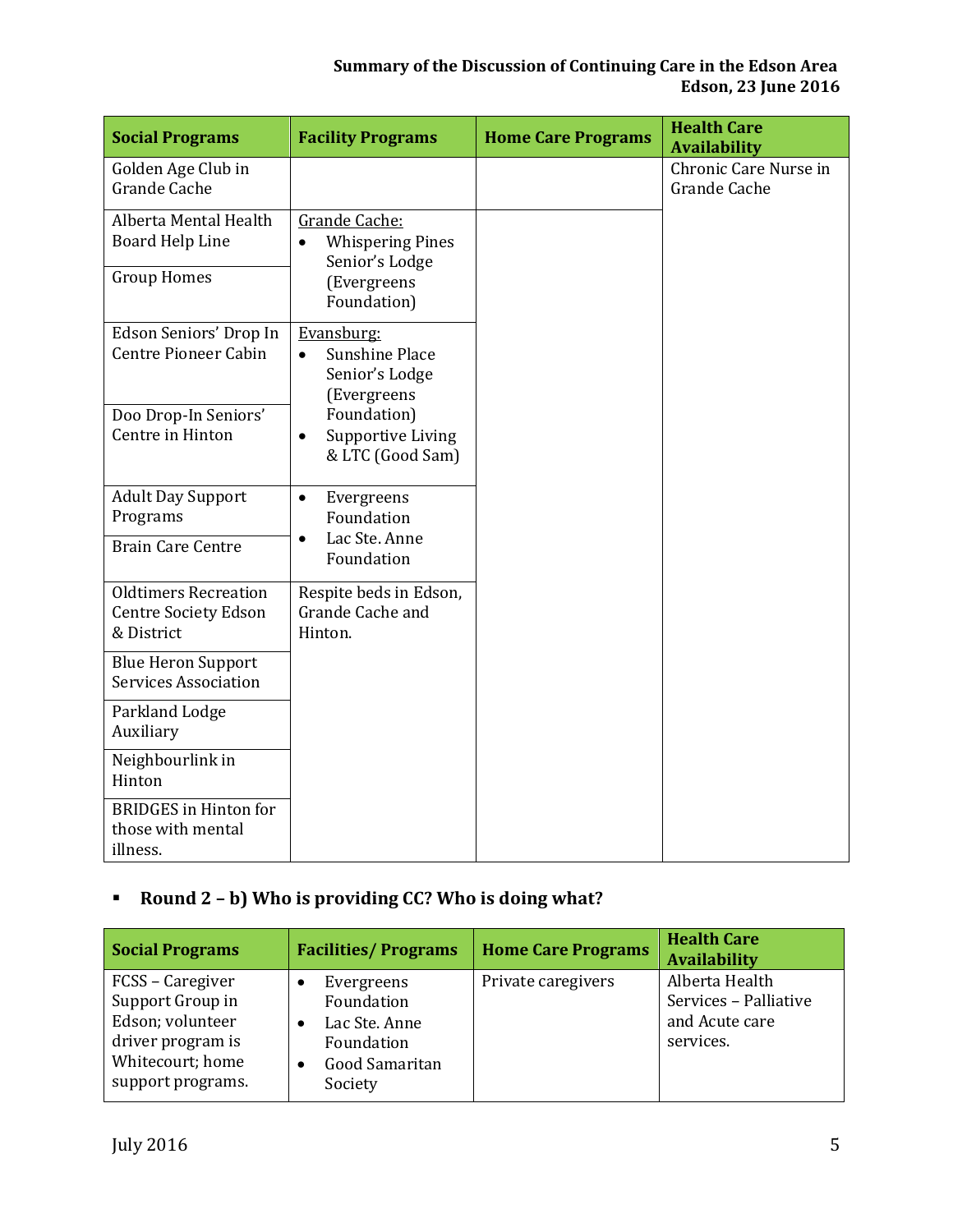| <b>Blue Heron Support</b><br><b>Services Association</b> |                                                   | Home Care available in<br>all communities. | Hospitals                                                                                                        |
|----------------------------------------------------------|---------------------------------------------------|--------------------------------------------|------------------------------------------------------------------------------------------------------------------|
| Meals on Wheels is                                       | Recreation Therapists,                            | Private physiotherapy                      | <b>Pharmacists</b>                                                                                               |
| available but<br>underused.                              | OTs, PTs in facilities.                           |                                            | Family members<br>provide care.                                                                                  |
| <b>Adult Day Programs</b>                                | RNs, LPNs, HCAs<br>provide care in<br>facilities. |                                            | <b>Primary Care</b><br>Networks monitor<br>health, chronic disease<br>management and<br>provide palliative care. |
| Brain Care Centre for<br>those with brain<br>injury.     |                                                   |                                            | Allied Health                                                                                                    |
| Pioneer Cabin<br>provides recreation<br>for seniors.     |                                                   |                                            | Telehealth                                                                                                       |

### **Round 2 – c) What is working for CC here – and why?**

| <b>Social Programs</b>                                                               | <b>Facilities/Programs</b>                                   | <b>Home Care</b><br><b>Programs</b>                    | <b>Health Care</b><br><b>Availability</b> |
|--------------------------------------------------------------------------------------|--------------------------------------------------------------|--------------------------------------------------------|-------------------------------------------|
| Woodlands County has a<br>grant that pays for<br>transportation to<br>Edmonton.      | Supportive staff<br>available to residents<br>in facilities. | Home Care allows<br>seniors to stay at<br>home longer. | Pharmacies                                |
| FCSS - monthly<br>interagency meetings.                                              | Respite beds in most<br>communities.                         |                                                        | <b>Monthly Seniors</b><br>Clinic          |
| Meal delivery allows<br>seniors to stay in their<br>homes.                           | New lodge being built<br>in Edson (100 beds).                |                                                        |                                           |
| <b>Various Seniors Centres</b><br>and Drop-In Programs<br>are available in the area. |                                                              |                                                        |                                           |

#### **Round 3 – d) What are the gaps, issues, barriers and realities for CC in our region?**

The gaps, issues, barriers and realities for continuing care in the participating communities can be categorized based on four different themes. First, the distance/density of living in rural Alberta impacts continuing care in these communities, including the availability of beds at all levels of care, transportation to access services, and long wait times. A greater awareness and understanding of the current realities of continuing care in these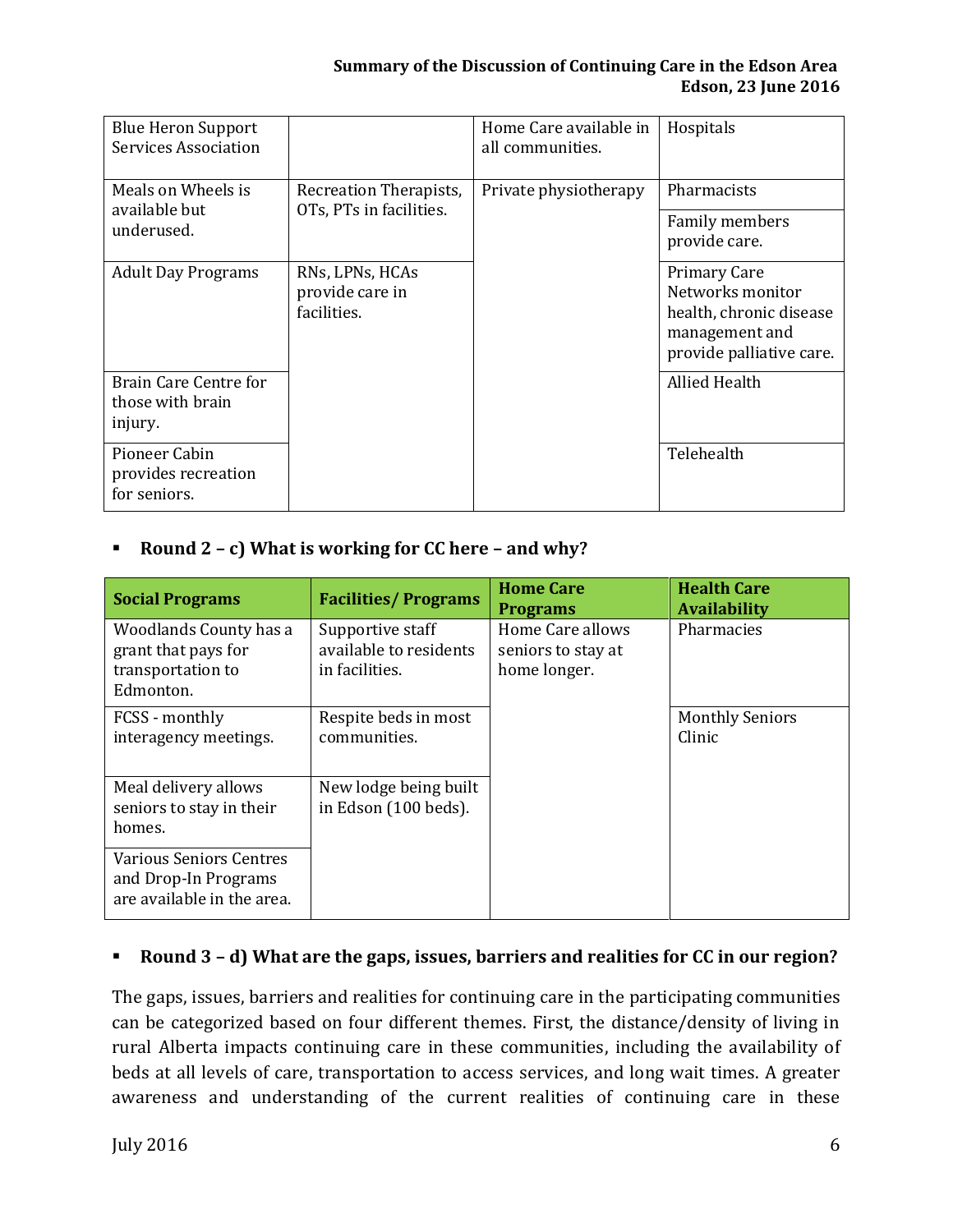#### **Summary of the Discussion of Continuing Care in the Edson Area Edson, 23 June 2016**

communities is also needed and are categorized under "knowledge." Collaboration across neighbouring community and health service providers is also an issue in these rural areas needed for consistent care. Lastly, the theme of capacity includes the lack of specialized services in the community and the need for support for both formal and informal caregivers. The issues identified have been allocated as a user, provider, or community issue; however, many of them fall into more than one of these categories.

The word cloud below is a graphic depiction of the main points of discussion:



| <b>Theme</b>                | <b>User</b>                                                                                                      | <b>Provider</b>                                     | <b>Community</b>                                                                                 |
|-----------------------------|------------------------------------------------------------------------------------------------------------------|-----------------------------------------------------|--------------------------------------------------------------------------------------------------|
| <b>Distance</b><br>/Density | Residents have to travel<br>for appointments.                                                                    | Need for more LTC beds.                             | Services are too widely<br>spread throughout rural<br>communities; Currently<br>"parachuted" in. |
|                             | Residents do not want to<br>move away from loved<br>ones or be separated from<br>their spouse to access<br>care. | New grads do not want to<br>work in rural settings. | Long wait times for<br>services.                                                                 |
|                             | <b>Transportation services</b><br>for seniors differ between<br>communities.                                     | No lodge in Fox Creek.                              |                                                                                                  |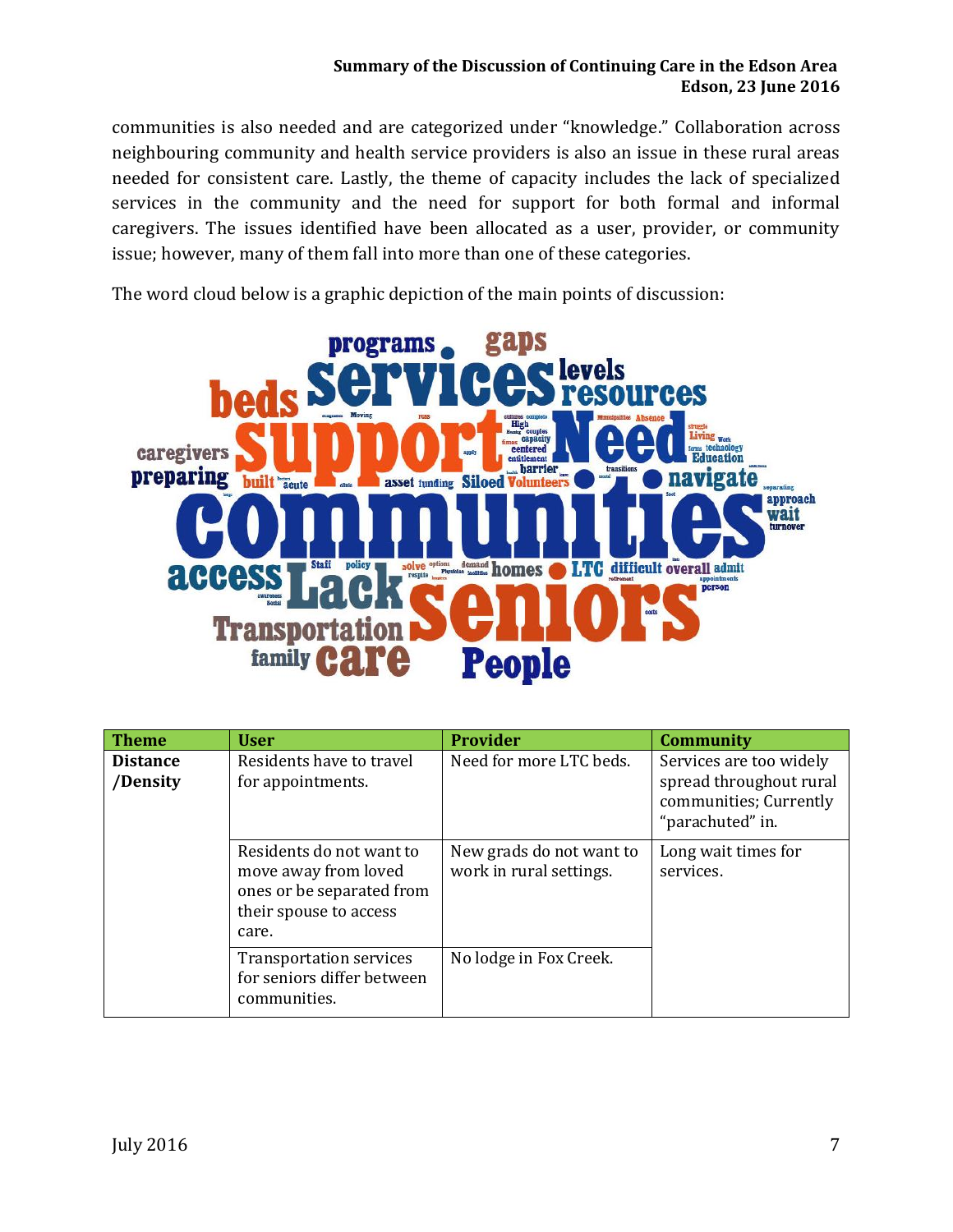#### **Summary of the Discussion of Continuing Care in the Edson Area Edson, 23 June 2016**

| <b>Theme</b>  | <b>User</b>                                                                                                                                                      | <b>Provider</b>                                                                                                       | <b>Community</b>                                                                                   |
|---------------|------------------------------------------------------------------------------------------------------------------------------------------------------------------|-----------------------------------------------------------------------------------------------------------------------|----------------------------------------------------------------------------------------------------|
| Knowledge     | Technology barrier for<br>seniors looking for<br>services in their<br>communities.                                                                               | Staff in rural communities<br>are not offered the same<br>educational and training<br>opportunities as urban.         | Lack of knowledge in<br>the community on<br>continuing care and<br>how to navigate the<br>system.  |
|               | Lack of awareness of the<br>costs of services and care.<br>Physicians do not<br>understand the different<br>levels of continuing care<br>and how to access them. | Addressing differences in<br>cultures between those<br>who live and work in<br>facilities.                            | Need for educational<br>opportunities and<br>resources for informal<br>caregivers.                 |
| Collaboration |                                                                                                                                                                  | Need for greater<br>collaboration between<br>programs and various<br>providers; Services are<br>currently in "silos." | Greater inclusion of<br><b>First Nations</b><br>communities needed.                                |
| Capacity      | Patients are being kept in<br>acute care beds who<br>should be in continuing<br>care facilities.                                                                 | Staff turnover is common.                                                                                             | Municipalities need to<br>plan for seniors' needs.                                                 |
|               | Patients are placed in the<br>wrong level of care<br>because the appropriate<br>beds are full.                                                                   | Need for more recreation<br>services in facilities.                                                                   | Aging infrastructure;<br>communities are not<br>built to be accessible to<br>seniors or those with |
|               | Lack of Social work<br>services.                                                                                                                                 |                                                                                                                       | disabilities.                                                                                      |
|               | Long wait lists due to lack<br>of services for mental<br>health and addictions.                                                                                  | Need for more<br>transitional units.                                                                                  | Need for greater<br>family/caregiver<br>support.                                                   |
|               | Not enough low-income<br>housing.                                                                                                                                | Need for increases in<br>Home Care resources.                                                                         | Difficult to recruit<br>volunteers; many<br>volunteers are seniors<br>themselves.                  |
|               | Need for greater Home<br>Support services.                                                                                                                       |                                                                                                                       | Differences in services<br>offered between<br>communities (ex: FCSS).                              |
|               | Absence of hospice care.                                                                                                                                         |                                                                                                                       | Need for greater access<br>to respite care across<br>communities.                                  |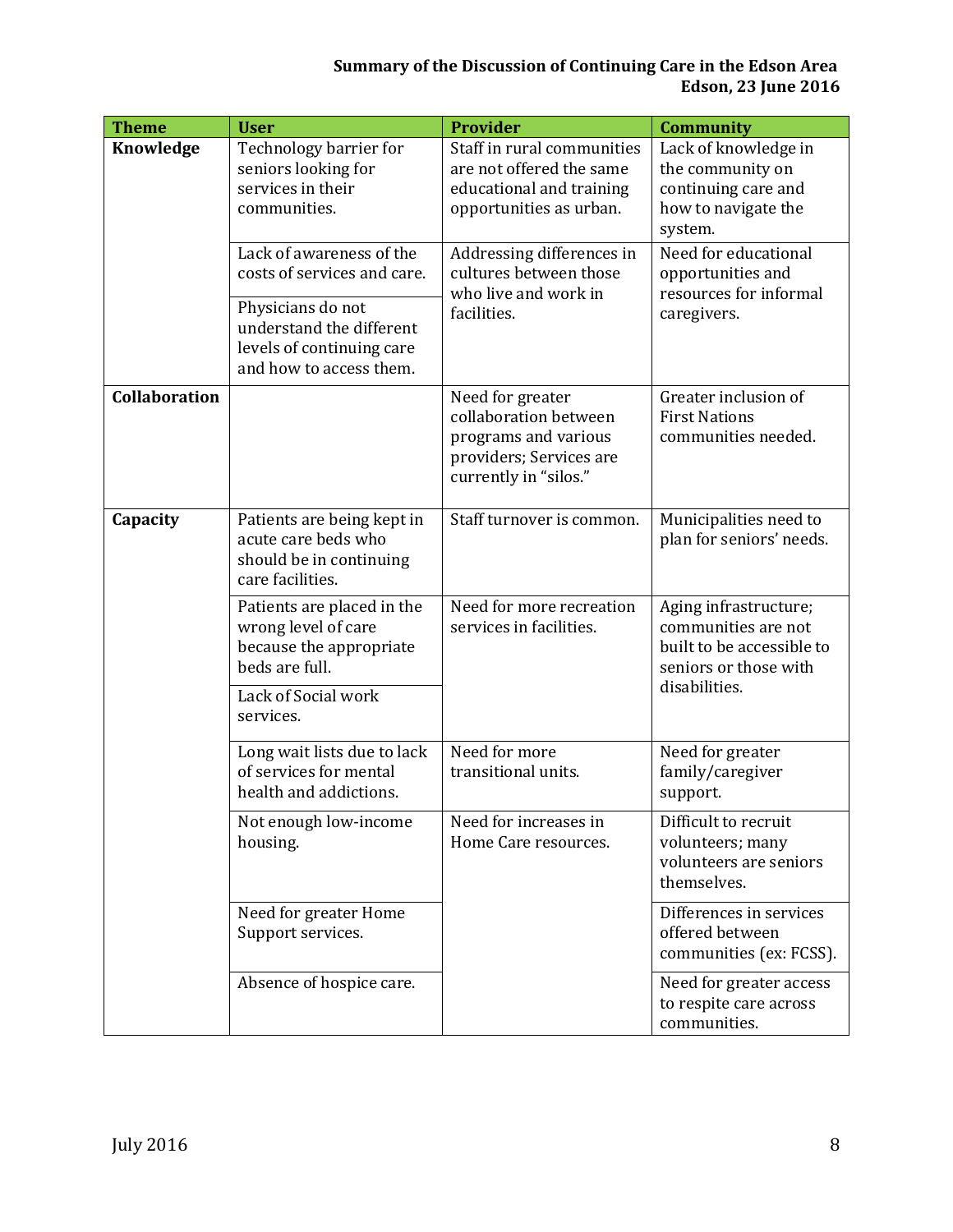### **Round 4 – e) How can the post-secondary institutions contribute to enhancing CC? f) What research or innovative initiatives could support best practices in CC?**

In the final round of discussion, participants were asked to identify the ways in which postsecondary institutions (PSIs) can contribute to improving continuing care, as well as the types of research or initiatives that could help the field. Participants spoke about improving the awareness of the potential career opportunities in continuing care starting at the high school level. Many high school and university students are not aware of the possibilities in continuing care and therefore do not pursue further education in this field. The incorporation of rural practicum placement for students in post-secondary education would further support this initiative. Increasing rural education opportunities for both formal and informal caregivers was also identified. In terms of research, the participants recommended more work be done on supporting aging in place and how to incorporate universal, age-friendly design within their communities.

**Post-secondary Institutions/Education** 

Provide more incentives and opportunities for students to have rural practicums (ex: living allowance).

Develop more hands-on education programs for Health Care Aides.

Include rural practice in curriculum; explain differences between urban and rural practice settings.

Shift the perception of the continuing care service setting to be more positive.

Improve education on the levels of continuing care within the community.

Enhance Social Work programs.

Improve understanding of the different roles in continuing care/interprofessional collaboration.

Engaging First Nations and Métis communities in education.

Work on improvements in student orientation before working on the floor.

Provide local education and training opportunities for informal caregivers; improvements to online resources.

Connect with high school students to encourage careers in continuing care (ex: job fairs, "employer spotlight").

Provide ongoing education and professional development for staff.

Educate Physicians on the different levels of continuing care and the requirements of each.

Incorporate mandatory volunteering for high school and university students.

Reconsider the use of language in continuing care (ex: "facility/institution" vs. "nursing home").

Incorporate specialized services in rural practicum settings (ex: ophthalmology, foot care, dialysis).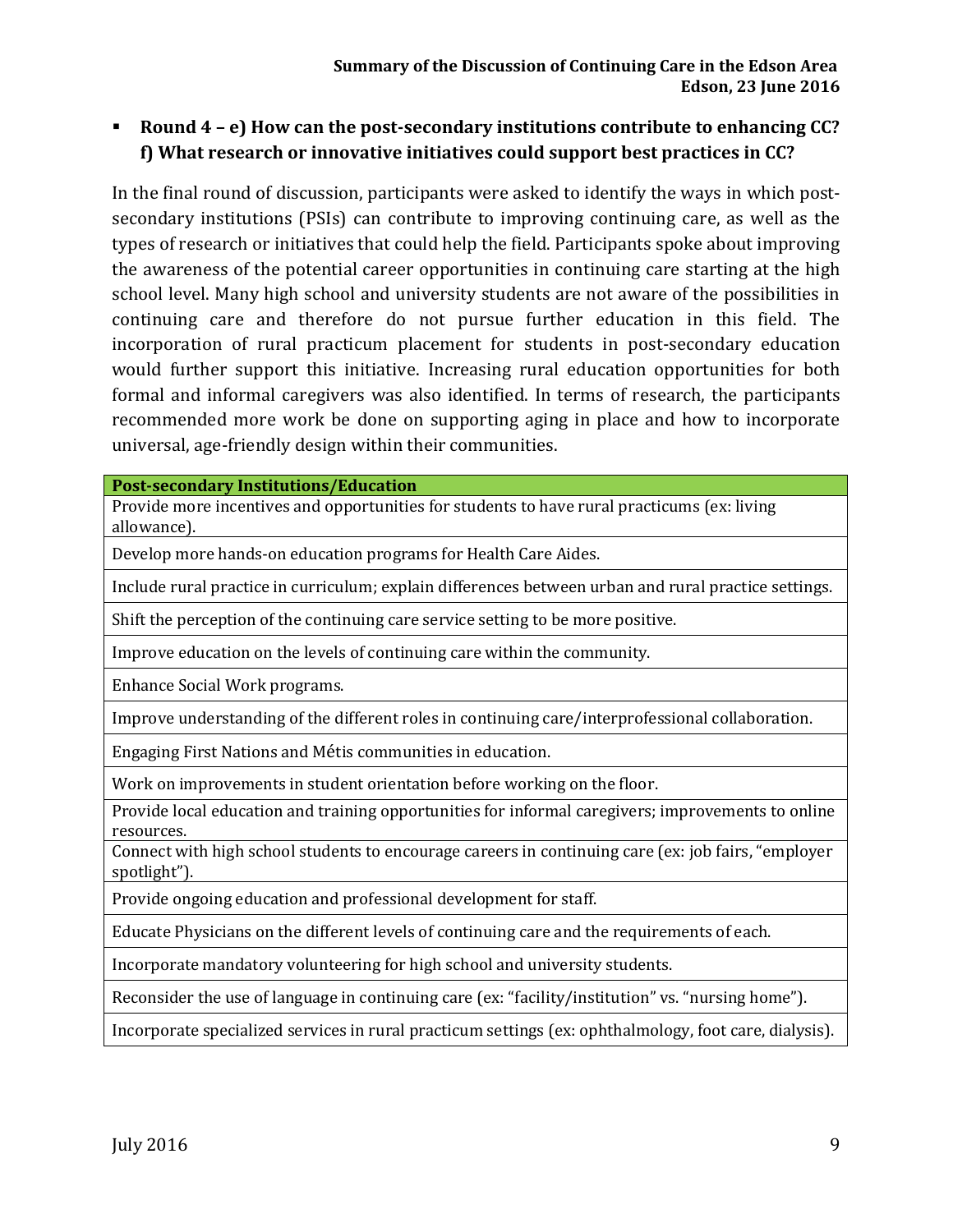| <b>Research/Initiatives</b>                                                                         |  |  |
|-----------------------------------------------------------------------------------------------------|--|--|
| Explore the role of "friendly visitor" and similar programs for seniors' quality of life.           |  |  |
| Research best practices in supporting couples to stay in the same place rather than be separated.   |  |  |
| Incorporate "Dementia Villages" in our communities.                                                 |  |  |
| Implementation of a "universal design" of public and private spaces to make them accessible to all. |  |  |
| Multi-generational housing – house university students with seniors in vacant suites.               |  |  |
| Research various care models with resident involvement.                                             |  |  |
| Support technology literacy among seniors.                                                          |  |  |
|                                                                                                     |  |  |

# **Summary**

This community consultation event provided an opportunity for members of Edson, Evansburg, Jasper, Hinton, Grande Cache, Whitecourt, Fox Creek, Drayton Valley, and neighbouring communities to discuss continuing care in their area and how it can be improved. At the end of the session, the group discussed their next steps using the new information and connections they made. In addition to the recommendations below, some members of the group exchanged contact information in order to work together towards putting these next steps into place.

### **Recommendations for moving forward:**

- a) Continue to celebrate the successes in each community and strengthen the partnerships between those involved in the session.
- b) Work to keep residents informed on what is going on in their communities.
- c) Explore the idea of creating a local continuing care directory for the area.
- d) Contact Edson Town Council regarding FCSS supports for seniors.